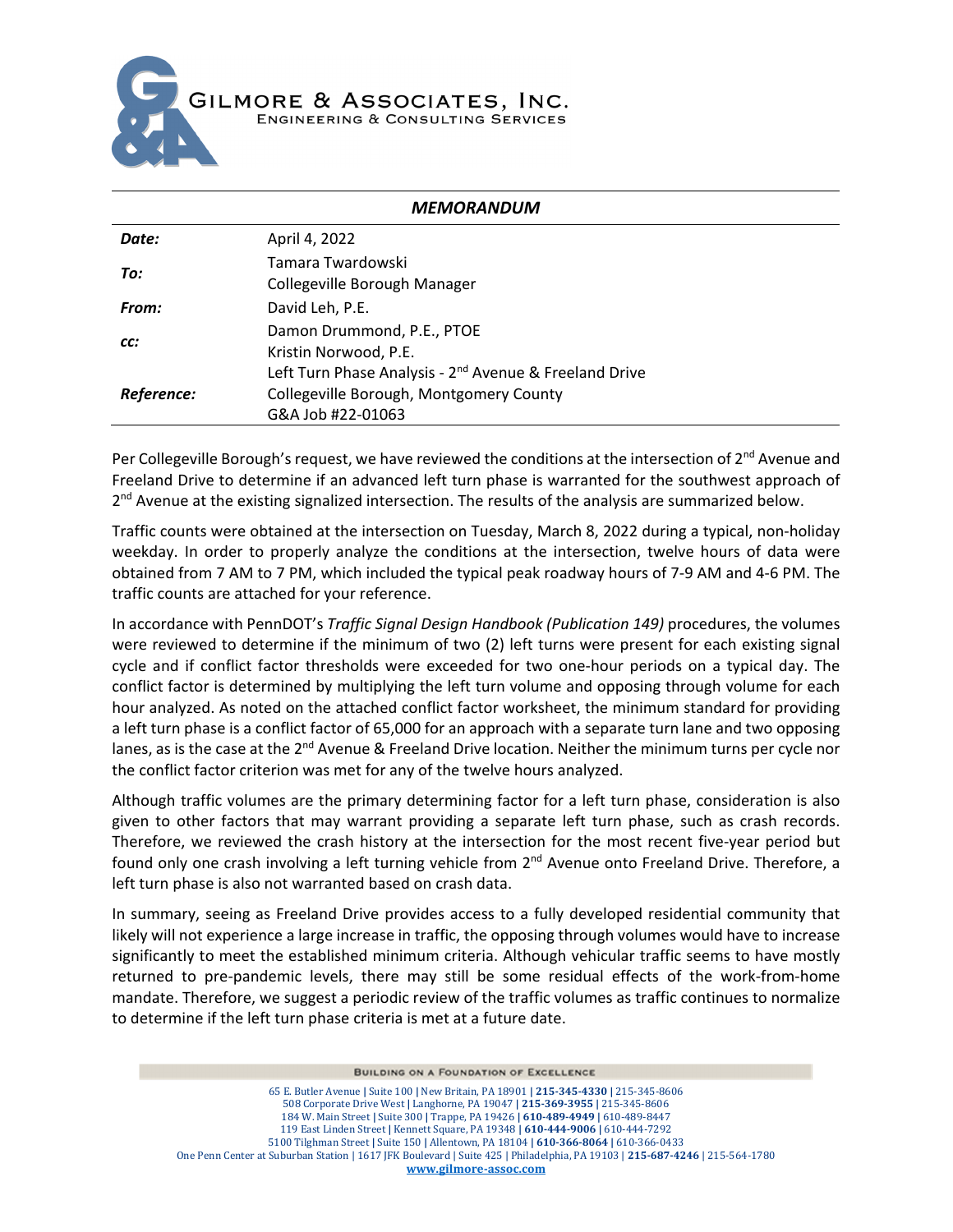

Project: 2nd & Freeland Municipality: Collegeville, Montgomery County, PA Setup: MAK/GP Location: 40.179816, -75.454607

Imperial Traffic & Data Collection www.imperialtdc.com PO BOX 4637 Cherry Hill, New Jersey, United States 08034 609-706-6100 hfurey@imperialtdc.com

Count Name: 1. 2nd Avenue & Freeland Drive Site Code: 1 Start Date: 03/08/2022 Page No: 1

# Turning Movement Data

|                         |                |      |      |                |                |                         |              |                |      |                       | .              |               |                                     |                |                |                |                |                |                                       |                |                |       |                |               |            |
|-------------------------|----------------|------|------|----------------|----------------|-------------------------|--------------|----------------|------|-----------------------|----------------|---------------|-------------------------------------|----------------|----------------|----------------|----------------|----------------|---------------------------------------|----------------|----------------|-------|----------------|---------------|------------|
| 2nd Avenue<br>Eastbound |                |      |      |                |                | 2nd Avenue<br>Westbound |              |                |      |                       |                |               | <b>Freeland Drive</b><br>Northbound |                |                |                |                |                | Shooping Ceneter Access<br>Southbound |                |                |       |                |               |            |
| <b>Start Time</b>       | U-Turn         | Left | Thru | Right          | Peds           | App.<br>Total           | U-Turn       | Left           | Thru | Right                 | Peds           | App.<br>Total | U-Turn                              | Left           | Thru           | Right          | Peds           | App.<br>Total  | U-Turn                                | Left           | Thru           | Right | Peds           | App.<br>Total | Int. Total |
| 7:00 AM                 | $\mathbf{0}$   | 12   | 99   | $5^{\circ}$    | $\Omega$       | 116                     | $\mathbf 0$  | $\overline{1}$ | 105  | 8                     | $\circ$        | 114           | $\mathbf{0}$                        | 14             | $\mathbf 0$    | 5              | $\circ$        | 19             | $\mathbf 0$                           | 10             | $\mathbf 0$    | 9     | $\bigcirc$     | 19            | 268        |
| 7:15 AM                 | $\mathbf{0}$   | 10   | 129  | $\overline{2}$ | $\Omega$       | 141                     | $\mathbf 0$  | 2              | 112  | 8                     | $\overline{1}$ | 122           | $\mathbf{0}$                        | 17             | -1             | 11             | $\circ$        | 29             | $\mathbf{0}$                          | 7              | $\overline{2}$ | 15    | $\circ$        | 24            | 316        |
| 7:30 AM                 | $\mathbf{0}$   | 18   | 130  | $\overline{2}$ | $\Omega$       | 150                     | $\mathbf 0$  | $\mathbf{3}$   | 105  | 9                     | $\circ$        | 117           | $\mathbf 0$                         | 9              | $\overline{2}$ | 12             | $\circ$        | 23             | $\mathbf 0$                           | 3              | $\overline{1}$ | 14    | $\circ$        | 18            | 308        |
| 7:45 AM                 | $\mathbf{0}$   | 19   | 114  | 5              | $\circ$        | 138                     | $\mathbf 0$  | 6              | 132  | 11                    | $\overline{1}$ | 149           | $\mathbf{0}$                        | 15             | $\mathbf 0$    | $\overline{2}$ | $\circ$        | 17             | -1                                    | 9              | $\mathbf 0$    | 13    | $\circ$        | 23            | 327        |
| <b>Hourly Total</b>     | $\overline{0}$ | 59   | 472  | 14             | $\circ$        | 545                     | $\mathbf{0}$ | 12             | 454  | 36                    | $\overline{2}$ | 502           | $\mathbf{0}$                        | 55             | 3              | 30             | $\overline{0}$ | 88             | $\overline{1}$                        | 29             | 3              | 51    | $\circ$        | 84            | 1219       |
| 8:00 AM                 | $\mathbf 0$    | 13   | 126  | 12             | $\Omega$       | 151                     | 0            | 5              | 120  | 10                    | $\circ$        | 135           | $\mathbf 0$                         | 11             | $\overline{1}$ | 6              | $\circ$        | 18             | $\mathbf{0}$                          | 8              | $\overline{2}$ | 16    | $\circ$        | 26            | 330        |
| 8:15 AM                 | $\mathbf 0$    | 19   | 137  | $5^{\circ}$    | $\bigcirc$     | 161                     | $\mathbf 0$  | 3              | 113  | 6                     | $\overline{2}$ | 122           | $\mathbf{0}$                        | 15             | $\overline{1}$ | 6              | $\circ$        | 22             | $\mathbf{0}$                          | 10             | $\overline{1}$ | 15    | $\overline{2}$ | 26            | 331        |
| 8:30 AM                 | $\overline{0}$ | 19   | 111  | $\overline{7}$ | $\Omega$       | 137                     | $\mathbf 0$  | 6              | 120  | 9                     | $\overline{2}$ | 135           | $\Omega$                            | 10             | $\mathbf 0$    | 5              | $\circ$        | 15             | $\Omega$                              | 6              | $\mathbf 0$    | 14    | $\overline{2}$ | 20            | 307        |
| 8:45 AM                 | $\mathbf 0$    | 15   | 132  | $\overline{4}$ | $\Omega$       | 151                     | $\Omega$     | 5              | 117  | 8                     | $\bigcap$      | 130           | $\Omega$                            | 17             | $\mathbf 0$    | $\overline{7}$ | $\mathbf{0}$   | 24             | $\Omega$                              | $\overline{7}$ | $\Omega$       | 13    | $\circ$        | 20            | 325        |
| <b>Hourly Total</b>     | $\mathbf{0}$   | 66   | 506  | 28             | $\circ$        | 600                     | $\mathbf{0}$ | 19             | 470  | 33                    | $\overline{4}$ | 522           | $\mathbf{0}$                        | 53             | $\overline{2}$ | 24             | $\circ$        | 79             | $\mathbf{0}$                          | 31             | 3              | 58    | $\overline{4}$ | 92            | 1293       |
| 9:00 AM                 | $\mathbf 0$    | 21   | 95   | 0              | $\circ$        | 116                     | 0            | 6              | 116  | 6                     | $\circ$        | 128           | $\mathbf 0$                         | 12             | $\mathbf 0$    | 6              | $\circ$        | 18             | 0                                     | $\overline{a}$ | 0              | 11    | $\circ$        | 15            | 277        |
| 9:15 AM                 | $\mathbf 0$    | 30   | 105  | 3              | $\circ$        | 138                     | 0            | $\overline{4}$ | 99   | 5                     | $\circ$        | 108           | $\mathbf 0$                         | 3              | $\overline{1}$ | $\overline{2}$ | $\circ$        | 6              | $\mathbf 0$                           | 8              | 0              | 15    | $\circ$        | 23            | 275        |
| 9:30 AM                 | $\mathbf 0$    | 16   | 104  | 6              | $\circ$        | 126                     | $\mathbf 0$  | $\overline{2}$ | 95   | 5                     | $\circ$        | 102           | $\mathbf{0}$                        | $\overline{7}$ | $\mathbf 0$    | 6              | $\circ$        | 13             | $\mathbf{0}$                          | $\overline{7}$ | $\overline{2}$ | 18    | $\circ$        | 27            | 268        |
| 9:45 AM                 | $\mathbf 0$    | 16   | 94   | $\overline{7}$ | $\circ$        | 117                     | $\Omega$     | $\overline{4}$ | 109  | $\overline{2}$        | $\circ$        | 115           | $\mathbf{0}$                        | 5              | $\mathbf 0$    | $\overline{2}$ | $\circ$        | $\overline{7}$ | $\Omega$                              | $\overline{4}$ | $\mathbf{0}$   | 14    | $\circ$        | 18            | 257        |
| <b>Hourly Total</b>     | $\mathbf{0}$   | 83   | 398  | 16             | $\Omega$       | 497                     | $\Omega$     | 16             | 419  | 18                    | $\overline{0}$ | 453           | $\mathbf 0$                         | 27             |                | 16             | $\circ$        | 44             | $\Omega$                              | 23             | $\overline{2}$ | 58    | $\circ$        | 83            | 1077       |
| 10:00 AM                | $\mathbf{0}$   | 18   | 82   | 6              | $\circ$        | 106                     | $\mathbf 0$  | 5              | 124  | $\overline{4}$        | $\overline{1}$ | 133           | $\mathbf{0}$                        | 6              | $\mathbf 0$    | $\overline{2}$ | $\mathbf{0}$   | 8              | $\Omega$                              | 8              | $\mathbf 0$    | 15    | $\overline{1}$ | 23            | 270        |
| 10:15 AM                | $\mathbf{0}$   | 18   | 100  | 6              | $\circ$        | 124                     | $\mathbf 0$  | 5              | 111  | $\overline{2}$        | $\circ$        | 118           | $\mathbf{0}$                        | 6              | $\mathbf 0$    | $\overline{1}$ | $\circ$        | $\overline{7}$ | $\mathbf 0$                           | 11             | $\mathbf 0$    | 13    | $\circ$        | 24            | 273        |
| 10:30 AM                | $\overline{0}$ | 15   | 96   | 6              | $\circ$        | 117                     | $\mathbf 0$  | 3              | 106  | $\overline{2}$        |                | 111           | $\mathbf 0$                         | 8              | $\overline{2}$ | 3              | $\mathbf{0}$   | 13             | $\mathbf 0$                           | 10             | $\mathbf 0$    | 20    | $\overline{2}$ | 30            | 271        |
| 10:45 AM                | $\mathbf{0}$   | 17   | 109  | $\overline{7}$ | $\Omega$       | 133                     | $\mathbf 0$  | $\overline{1}$ | 125  | 8                     | $\bigcap$      | 134           | $\mathbf 0$                         | 6              |                | $\overline{2}$ | $\mathbf{0}$   | 9              | $\mathbf 0$                           | 6              | $\overline{1}$ | 12    | $\circ$        | 19            | 295        |
| <b>Hourly Total</b>     | $\mathbf{0}$   | 68   | 387  | 25             | $\Omega$       | 480                     | $\mathbf{0}$ | 14             | 466  | 16                    | $\overline{2}$ | 496           | $\mathbf{0}$                        | 26             | 3              | 8              | $\circ$        | 37             | $\Omega$                              | 35             | $\overline{1}$ | 60    | 3              | 96            | 1109       |
| 11:00 AM                | $\Omega$       | 17   | 109  | 9              | $\bigcap$      | 135                     | $\Omega$     | 5              | 100  | 8                     | $\bigcap$      | 113           | $\Omega$                            | 9              |                | 3              | $\bigcap$      | 13             | $\Omega$                              | 11             | $\mathbf 0$    | 20    | $\circ$        | 31            | 292        |
| 11:15 AM                | $\mathbf{0}$   | 15   | 124  | 5              | $\Omega$       | 144                     | $\Omega$     | $\mathbf{3}$   | 115  | 5                     | $\bigcirc$     | 123           | $\Omega$                            | $\overline{2}$ | $\mathbf 0$    | $\overline{1}$ | $\bigcirc$     | 3              | $\Omega$                              | 14             | $\mathbf 0$    | 9     | $\circ$        | 23            | 293        |
| 11:30 AM                | $\mathbf{0}$   | 6    | 118  | $\overline{7}$ | $\circ$        | 131                     | $\mathbf 0$  | 5              | 113  | $\overline{2}$        | $\circ$        | 120           | $\mathbf{0}$                        | 12             | $\mathbf 0$    | $\overline{4}$ | $\circ$        | 16             | $\mathbf{0}$                          | 19             | $\mathbf 0$    | 15    | $\circ$        | 34            | 301        |
| 11:45 AM                | $\mathbf{0}$   | 15   | 134  | $\overline{2}$ | $\circ$        | 151                     | $\mathbf 0$  | $\mathbf 0$    | 145  | $\overline{4}$        | $\overline{1}$ | 149           | $\Omega$                            | 6              | $\overline{1}$ | 2              | $\mathbf{0}$   | 9              | $\Omega$                              | 9              | $\mathbf 0$    | 17    | $\circ$        | 26            | 335        |
| <b>Hourly Total</b>     | $\overline{0}$ | 53   | 485  | 23             | $\circ$        | 561                     | $\mathbf{0}$ | 13             | 473  | 19                    | $\overline{1}$ | 505           | $\mathbf{0}$                        | 29             | $\overline{2}$ | 10             | $\circ$        | 41             | $\Omega$                              | 53             | $\mathbf 0$    | 61    | $\circ$        | 114           | 1221       |
| 12:00 PM                | $\mathbf{0}$   | 14   | 120  | $\overline{7}$ | $\mathcal{P}$  | 141                     | $\mathbf 0$  | 6              | 127  | $\overline{1}$        | $\circ$        | 134           | $\mathbf{0}$                        | 9              | -1             | $\overline{2}$ | $\circ$        | 12             | $\mathbf{0}$                          | 11             | $\mathbf 0$    | 14    | $\circ$        | 25            | 312        |
| 12:15 PM                | $\Omega$       | 18   | 126  | $\overline{7}$ | $\bigcap$      | 151                     | $\Omega$     | 2              | 134  | $\overline{2}$        | $\overline{1}$ | 138           | $\mathbf 0$                         | $\overline{7}$ | $\mathbf 0$    | $\overline{4}$ | $\bigcap$      | 11             | $\Omega$                              | 17             | $\overline{1}$ | 18    | $\circ$        | 36            | 336        |
| 12:30 PM                | $\mathbf{0}$   | 9    | 123  | 9              | $\Omega$       | 141                     | $\mathbf 0$  | $\overline{1}$ | 144  | 4                     | $\overline{2}$ | 149           | $\mathbf{0}$                        | 9              | $\mathbf 0$    | $\overline{2}$ | $\mathbf{1}$   | 11             | $\Omega$                              | 15             | $\mathbf 0$    | 22    | $\overline{2}$ | 37            | 338        |
| 12:45 PM                | $\mathbf{0}$   | 16   | 133  | 9              | $\circ$        | 158                     | $\mathbf 0$  | 5              | 142  | $\mathbf{0}$          | $\circ$        | 147           | $\mathbf{0}$                        | 8              | $\mathbf 0$    | 5              | $\circ$        | 13             | $\mathbf{0}$                          | 13             | $\mathbf 0$    | 15    | $\circ$        | 28            | 346        |
| <b>Hourly Total</b>     | $\overline{0}$ | 57   | 502  | 32             | $\overline{2}$ | 591                     | $\mathbf{0}$ | 14             | 547  | $\overline{7}$        | 3              | 568           | $\mathbf{0}$                        | 33             | $\overline{1}$ | 13             | $\mathbf 1$    | 47             | $\mathbf{0}$                          | 56             | $\overline{1}$ | 69    | $\overline{2}$ | 126           | 1332       |
| 1:00 PM                 | $\mathbf 0$    | 16   | 117  | $\overline{7}$ | $\bigcap$      | 140                     | $^{\circ}$   | $\overline{4}$ | 127  | 5                     | $\bigcirc$     | 136           | $\mathbf 0$                         | 11             | -1             | $\overline{2}$ | $\mathbf{0}$   | 14             | $\Omega$                              | 8              | $\mathbf 0$    | 20    | $\circ$        | 28            | 318        |
| 1:15 PM                 | $\mathbf{0}$   | 20   | 126  | 5              | $\bigcap$      | 151                     | $\mathbf 0$  | 5              | 124  | $\boldsymbol{\Delta}$ | $\bigcap$      | 133           | $\mathbf 0$                         | $\overline{7}$ | $\overline{2}$ | 5              | $\circ$        | 14             | $\Omega$                              | 10             | $\overline{1}$ | 8     | $\circ$        | 19            | 317        |
| 1:30 PM                 | $\overline{0}$ | 16   | 134  | 4              | $\bigcap$      | 154                     | $\Omega$     | $\overline{4}$ | 142  | 2                     | $\circ$        | 148           | $\Omega$                            | $\overline{a}$ | $\mathbf 0$    | 3              | $\circ$        | $\overline{7}$ | $\Omega$                              | 14             | 2              | 13    | $\circ$        | 29            | 338        |
| 1:45 PM                 | $\Omega$       | 16   | 138  | $\overline{7}$ | $\bigcap$      | 161                     | $\Omega$     | 9              | 134  | $\overline{2}$        | $\bigcirc$     | 145           | $\mathbf 0$                         | $\mathbf{q}$   | $\Omega$       | $\overline{2}$ | $\bigcap$      | 11             | $\Omega$                              | 9              | $\Omega$       | 19    | $\Omega$       | 28            | 345        |
| <b>Hourly Total</b>     | $\overline{0}$ | 68   | 515  | 23             | $\Omega$       | 606                     | $\Omega$     | 22             | 527  | 13                    | $\Omega$       | 562           | $\Omega$                            | 31             | 3              | 12             | $\mathbf{0}$   | 46             | $\Omega$                              | 41             | 3              | 60    | $\mathbf{0}$   | 104           | 1318       |
|                         |                |      |      |                |                |                         |              |                |      |                       |                |               |                                     |                |                |                |                |                |                                       |                |                |       |                |               |            |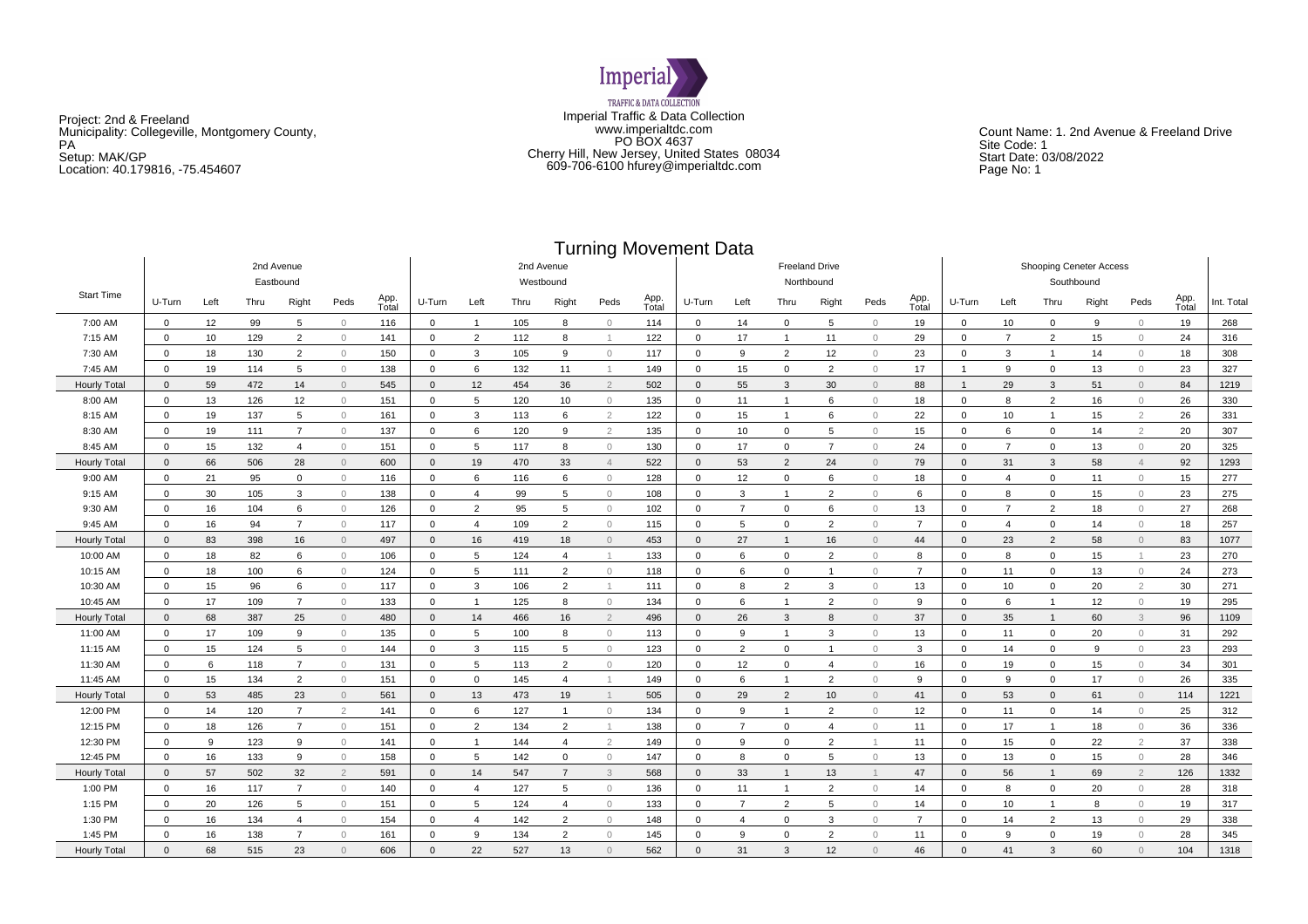| 2:00 PM                    | $\Omega$    | 13   | 124  | 8               | $\circ$                  | 145                      | $\mathbf 0$              | $\overline{1}$ | 125  | 3              | $\circ$        | 129    | $\mathbf 0$  | 3              | $\mathbf 0$    | $\overline{2}$ | $\circ$    | 5    | $\mathbf{0}$   | 11              | $\mathbf 0$    | 9                        | $\circ$                  | 20                       | 299                      |
|----------------------------|-------------|------|------|-----------------|--------------------------|--------------------------|--------------------------|----------------|------|----------------|----------------|--------|--------------|----------------|----------------|----------------|------------|------|----------------|-----------------|----------------|--------------------------|--------------------------|--------------------------|--------------------------|
| 2:15 PM                    | $\mathbf 0$ | 20   | 133  | 6               | $\overline{0}$           | 159                      | $\mathbf 0$              | $\overline{4}$ | 117  | $\overline{2}$ | $\overline{0}$ | 123    | $\mathbf{0}$ | 8              | $\mathbf 0$    | 5              | $\circ$    | 13   | $\mathbf{0}$   | 15              | $\mathbf 0$    | 16                       | $\circ$                  | 31                       | 326                      |
| 2:30 PM                    | $\mathbf 0$ | 27   | 122  | $\overline{7}$  | $\circ$                  | 156                      | $\mathbf 0$              | $\mathbf{3}$   | 155  | 2              | $\circ$        | 160    | $\mathbf 0$  | $\overline{7}$ | $\mathbf 0$    | $\mathbf{0}$   | $\circ$    | 7    | $\mathbf{0}$   | 11              | $\mathbf 0$    | 21                       | $\circ$                  | 32                       | 355                      |
| 2:45 PM                    | $\Omega$    | 12   | 141  | 8               | $\circ$                  | 161                      | $\mathbf 0$              | 9              | 116  | $\overline{2}$ | $\circ$        | 127    | $\mathbf 0$  | 5              | $\mathbf 0$    | $\overline{2}$ | $\circ$    | 7    | $\Omega$       | 10              | $\mathbf 0$    | 23                       | $\circ$                  | 33                       | 328                      |
| Hourly Total               | $\Omega$    | 72   | 520  | 29              | $\overline{0}$           | 621                      | $\mathbf{0}$             | 17             | 513  | 9              | $\circ$        | 539    | $\Omega$     | 23             | $\mathbf{0}$   | 9              | $\circ$    | 32   | $\Omega$       | 47              | $\mathbf{0}$   | 69                       | $\circ$                  | 116                      | 1308                     |
| 3:00 PM                    | $\Omega$    | 14   | 153  | 11              | $\circ$                  | 178                      | $\mathbf 0$              | 8              | 128  | $\overline{2}$ | $\circ$        | 138    | $\mathbf 0$  | 9              | $\mathbf 0$    | $\mathbf{1}$   | $\circ$    | 10   | $\mathbf{0}$   | 12              | $\overline{1}$ | 20                       | $\circ$                  | 33                       | 359                      |
| 3:15 PM                    | $\Omega$    | 12   | 186  | 10              | $\circ$                  | 208                      | $\mathbf 0$              | 6              | 148  | $\overline{2}$ | $\circ$        | 156    | $\mathbf 0$  | 9              | $\overline{1}$ | 9              |            | 19   | $\mathbf{0}$   | 18              | 3              | 16                       | $\circledcirc$           | 37                       | 420                      |
| 3:30 PM                    | $\Omega$    | 15   | 159  | 16              | $\circ$                  | 190                      | $\mathbf 0$              | $\overline{7}$ | 164  | 3              | $\mathbf{1}$   | 174    | $\mathbf 0$  | 6              | $\mathbf 0$    | $\overline{7}$ | $\bigcirc$ | 13   | $\Omega$       | 8               | -1             | 16                       | $\circ$                  | 25                       | 402                      |
| 3:45 PM                    | $\Omega$    | 13   | 166  | 8               | $\circ$                  | 187                      | $\mathbf 0$              | 8              | 130  | $\overline{4}$ | $\mathbf{1}$   | 142    | $\mathbf 0$  | 9              | $\mathbf{1}$   | 5              | $\circ$    | 15   | 0              | 10 <sup>1</sup> | $\overline{1}$ | 14                       | $\circledcirc$           | 25                       | 369                      |
| Hourly Total               | $\Omega$    | 54   | 664  | 45              | $\overline{0}$           | 763                      | $\mathbf 0$              | 29             | 570  | 11             | $\overline{2}$ | 610    | $\Omega$     | 33             | $\overline{2}$ | 22             |            | 57   | $\Omega$       | 48              | 6              | 66                       | $\mathbf{0}$             | 120                      | 1550                     |
| 4:00 PM                    | $\Omega$    | 8    | 165  | 10              | $\mathbf{0}$             | 183                      | $\mathbf 0$              | 6              | 144  | 3              | $\circ$        | 153    | $\Omega$     | 16             | 3              | $\overline{4}$ | $\bigcap$  | 23   | $\mathbf 0$    | 17              | $\overline{1}$ | 20                       | $\circ$                  | 38                       | 397                      |
| 4:15 PM                    | $\Omega$    | 21   | 156  | 14              | $\overline{0}$           | 191                      | $\mathbf 0$              | $\overline{7}$ | 146  | 3              | $\mathbf{1}$   | 156    | $\Omega$     | 16             | $\mathbf 0$    | 3              | $\bigcap$  | 19   | $\Omega$       | $\overline{7}$  | $\mathbf 0$    | 15                       | $\circ$                  | 22                       | 388                      |
| 4:30 PM                    | $\Omega$    | 11   | 161  | 14              | $\overline{0}$           | 186                      | $\mathbf 0$              | 3              | 139  | 5              | $\circ$        | 147    | $\Omega$     | 9              | $\mathbf{1}$   | $\overline{4}$ | $\circ$    | 14   | $\mathbf 0$    | 8               | 2              | 18                       | $\circ$                  | 28                       | 375                      |
| 4:45 PM                    | $\Omega$    | 14   | 168  | 15              | $\overline{0}$           | 197                      | $\mathbf 0$              | 5              | 159  | $\overline{2}$ | $\circ$        | 166    | $\Omega$     | 10             | $\mathbf 0$    | 3              | $\bigcirc$ | 13   | $\Omega$       | 9               | $\mathbf{0}$   | 15                       | $\circ$                  | 24                       | 400                      |
| Hourly Total               | $\Omega$    | 54   | 650  | 53              | $\overline{0}$           | 757                      | $\mathbf 0$              | 21             | 588  | 13             | $\mathbf{1}$   | 622    | $\Omega$     | 51             | $\overline{a}$ | 14             | $\circ$    | 69   | $\Omega$       | 41              | 3              | 68                       | $\mathbf{0}$             | 112                      | 1560                     |
| 5:00 PM                    | $\Omega$    | 25   | 162  | 10              | $\overline{0}$           | 197                      | $\mathbf 0$              | 6              | 156  | 3              | $\circ$        | 165    | $\Omega$     | 8              | $\Omega$       | $\overline{7}$ | $\circ$    | 15   | $\Omega$       | 13              | $\overline{2}$ | 27                       | $\circ$                  | 42                       | 419                      |
| 5:15 PM                    | $\Omega$    | 15   | 176  | 11              | $\circ$                  | 202                      | $\mathbf 0$              | 5              | 142  | 3              | $\mathbf{1}$   | 150    | $\Omega$     | 5              | 0              | 5              | $\circ$    | 10   | $\mathbf{0}$   | 14              | $\overline{1}$ | 21                       | $\circ$                  | 36                       | 398                      |
| 5:30 PM                    | $\Omega$    | 15   | 176  | 20              | $\circ$                  | 211                      | $\mathbf 0$              | 13             | 160  | $\overline{4}$ | $\circ$        | 177    | $\Omega$     | $\overline{7}$ | $\overline{2}$ | $\mathbf{1}$   | $\bigcap$  | 10   | $\Omega$       | $\overline{7}$  | $\overline{1}$ | 19                       | $\Omega$                 | 27                       | 425                      |
| 5:45 PM                    | $\Omega$    | 32   | 156  | 17              | $\circ$                  | 205                      | $\mathbf 0$              | 11             | 157  | $\overline{4}$ | $\circ$        | 172    | $\Omega$     | 9              | $\overline{2}$ | 8              | $\Omega$   | 19   | $\Omega$       | 9               | 3              | 14                       | $\circ$                  | 26                       | 422                      |
| Hourly Total               | $\Omega$    | 87   | 670  | 58              | $\overline{0}$           | 815                      | $\mathbf{0}$             | 35             | 615  | 14             | $\mathbf 1$    | 664    | $\Omega$     | 29             | $\overline{4}$ | 21             | $\bigcap$  | 54   | $\Omega$       | 43              | $\overline{7}$ | 81                       | $\overline{0}$           | 131                      | 1664                     |
| 6:00 PM                    | $\Omega$    | 14   | 160  | 10              | $\circ$                  | 184                      | $\mathbf 0$              | $\overline{4}$ | 164  | 3              | $\mathbf{1}$   | 171    | $\mathbf 0$  | 9              | $\overline{1}$ | $\overline{2}$ | $\bigcap$  | 12   | $\Omega$       | 6               | $\mathbf 0$    | 30                       | $\mathbf{0}$             | 36                       | 403                      |
| 6:15 PM                    | $\Omega$    | 11   | 136  | 12              | $\overline{0}$           | 159                      | $\mathbf 0$              | 11             | 149  | $\overline{4}$ | $\circ$        | 164    | $\mathbf 0$  | 10             | $\mathbf 0$    | $\overline{4}$ | $\bigcap$  | 14   | $\mathbf 0$    | 14              | $\mathbf 0$    | 11                       | $\mathbf{0}$             | 25                       | 362                      |
| 6:30 PM                    | $\Omega$    | 11   | 113  | 10 <sup>1</sup> | $\circ$                  | 134                      | $\mathbf 0$              | 8              | 119  | 3              | $\circ$        | 130    | 0            | 8              | $\mathbf{1}$   | 5              | $\circ$    | 14   | $\mathbf{0}$   | 12              |                | 15                       | 3                        | 28                       | 306                      |
| 6:45 PM                    | $\Omega$    | 8    | 107  | 5               | $\overline{0}$           | 120                      | $\mathbf 0$              | 9              | 104  | 3              | $\circ$        | 116    | $\Omega$     | 11             | $\Omega$       | $\overline{2}$ | $\Omega$   | 13   | $\Omega$       | 9               | $\overline{1}$ | 10                       | $\overline{0}$           | 20                       | 269                      |
| Hourly Total               | $\Omega$    | 44   | 516  | 37              | $\Omega$                 | 597                      | $\mathbf{0}$             | 32             | 536  | 13             | 1              | 581    | $\Omega$     | 38             | $\overline{2}$ | 13             | $\Omega$   | 53   | $\Omega$       | 41              | $\overline{2}$ | 66                       | 3                        | 109                      | 1340                     |
| <b>Grand Total</b>         | $\Omega$    | 765  | 6285 | 383             | $\overline{2}$           | 7433                     | $\mathbf{0}$             | 244            | 6178 | 202            | 17             | 6624   | $\Omega$     | 428            | 27             | 192            | 2          | 647  | $\overline{1}$ | 488             | 31             | 767                      | 12                       | 1287                     | 15991                    |
| Approach %                 | 0.0         | 10.3 | 84.6 | 5.2             | $\overline{\phantom{a}}$ | $\overline{\phantom{a}}$ | 0.0                      | 3.7            | 93.3 | 3.0            | $\sim$         | $\sim$ | 0.0          | 66.2           | 4.2            | 29.7           | $\sim$     |      | 0.1            | 37.9            | 2.4            | 59.6                     | $\sim$                   | $\sim$                   |                          |
| Total %                    | 0.0         | 4.8  | 39.3 | 2.4             |                          | 46.5                     | 0.0                      | 1.5            | 38.6 | 1.3            | $\sim$         | 41.4   | 0.0          | 2.7            | 0.2            | 1.2            |            | 4.0  | 0.0            | 3.1             | 0.2            | 4.8                      | $\overline{\phantom{a}}$ | 8.0                      | $\overline{\phantom{a}}$ |
| Lights                     | $\mathbf 0$ | 753  | 5990 | 374             |                          | 7117                     | $\mathbf 0$              | 234            | 5917 | 202            | $\sim$         | 6353   | $\mathbf 0$  | 414            | 27             | 188            |            | 629  | $\overline{1}$ | 478             | 30             | 759                      |                          | 1268                     | 15367                    |
| % Lights                   |             | 98.4 | 95.3 | 97.7            |                          | 95.7                     | $\overline{\phantom{a}}$ | 95.9           | 95.8 | 100.0          | $\sim$         | 95.9   |              | 96.7           | 100.0          | 97.9           |            | 97.2 | 100.0          | 98.0            | 96.8           | 99.0                     | $\overline{\phantom{a}}$ | 98.5                     | 96.1                     |
| <b>Other Vehicles</b>      | $\Omega$    | 12   | 295  | 9               |                          | 316                      | $\mathbf 0$              | 10             | 261  | $\mathbf 0$    | $\sim$         | 271    | $\mathbf 0$  | 14             | $\mathbf 0$    | $\overline{4}$ |            | 18   | $\mathbf{0}$   | 10 <sup>°</sup> | $\overline{1}$ | 8                        |                          | 19                       | 624                      |
| % Other Vehicles           |             | 1.6  | 4.7  | 2.3             |                          | 4.3                      | $\overline{\phantom{a}}$ | 4.1            | 4.2  | 0.0            | $\sim$         | 4.1    |              | 3.3            | 0.0            | 2.1            |            | 2.8  | 0.0            | 2.0             | 3.2            | 1.0                      |                          | 1.5                      | 3.9                      |
| Bicycles on<br>Crosswalk   |             |      |      |                 | $\circ$                  | $\blacksquare$           |                          |                |      |                | $\circ$        |        |              |                |                |                | $\circ$    |      |                |                 |                | $\overline{\phantom{a}}$ | $\circledcirc$           | $\overline{\phantom{a}}$ |                          |
| % Bicycles on<br>Crosswalk |             |      |      |                 | 0.0                      |                          |                          |                |      |                | 0.0            |        |              |                |                |                | 0.0        |      |                |                 |                |                          | 0.0                      | $\overline{\phantom{a}}$ |                          |
| Pedestrians                |             |      |      |                 | $\mathcal{D}$            |                          |                          |                |      |                | 17             |        |              |                |                |                |            |      |                |                 |                |                          | 12                       | ٠                        | $\overline{\phantom{a}}$ |
| % Pedestrians              |             |      |      |                 | 100.0                    |                          |                          |                |      |                | 100.0          |        |              |                |                |                | 100.0      |      |                |                 |                |                          | 100.0                    |                          |                          |